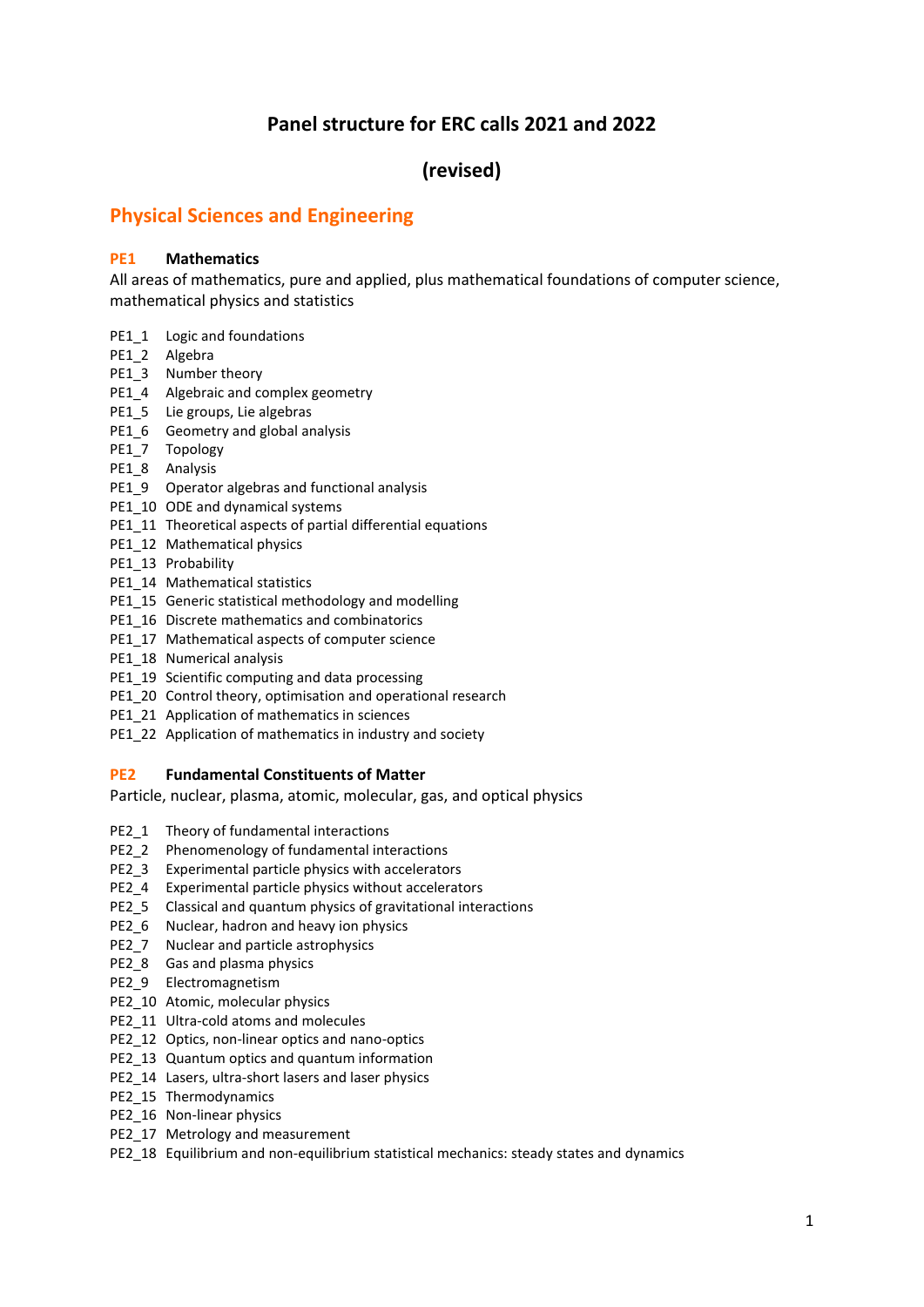# **PE3 Condensed Matter Physics**

Structure, electronic properties, fluids, nanosciences, biological physics

- PE3\_1 Structure of solids, material growth and characterisation
- PE3\_2 Mechanical and acoustical properties of condensed matter, lattice dynamics
- PE3\_3 Transport properties of condensed matter
- PE3\_4 Electronic properties of materials, surfaces, interfaces, nanostructures
- PE3\_5 Physical properties of semiconductors and insulators
- PE3\_6 Macroscopic quantum phenomena, e.g. superconductivity, superfluidity, quantum Hall effect
- PE3\_7 Spintronics
- PE3\_8 Magnetism and strongly correlated systems
- PE3\_9 Condensed matter beam interactions (photons, electrons, etc.)
- PE3\_10 Nanophysics, e.g. nanoelectronics, nanophotonics, nanomagnetism, nanoelectromechanics
- PE3\_11 Mesoscopic quantum physics and solid-state quantum technologies
- PE3\_12 Molecular electronics
- PE3\_13 Structure and dynamics of disordered systems, e.g. soft matter (gels, colloids, liquid crystals), granular matter, liquids, glasses, defects
- PE3\_14 Fluid dynamics (physics)
- PE3\_15 Statistical physics: phase transitions, condensed matter systems, models of complex systems, interdisciplinary applications
- PE3\_16 Physics of biological systems

# **PE4 Physical and Analytical Chemical Sciences**

Analytical chemistry, chemical theory, physical chemistry/chemical physics

- PE4\_1 Physical chemistry
- PE4\_2 Spectroscopic and spectrometric techniques
- PE4\_3 Molecular architecture and Structure
- PE4\_4 Surface science and nanostructures
- PE4\_5 Analytical chemistry
- PE4\_6 Chemical physics
- PE4\_7 Chemical instrumentation
- PE4\_8 Electrochemistry, electrodialysis, microfluidics, sensors
- PE4\_9 Method development in chemistry
- PE4\_10 Heterogeneous catalysis
- PE4\_11 Physical chemistry of biological systems
- PE4\_12 Chemical reactions: mechanisms, dynamics, kinetics and catalytic reactions
- PE4\_13 Theoretical and computational chemistry
- PE4\_14 Radiation and Nuclear chemistry
- PE4\_15 Photochemistry
- PE4\_16 Corrosion
- PE4\_17 Characterisation methods of materials
- PE4\_18 Environment chemistry

# **PE5 Synthetic Chemistry and Materials**

New materials and new synthetic approaches, structure-properties relations, solid state chemistry, molecular architecture, organic chemistry

- PE5\_1 Structural properties of materials
- PE5\_2 Solid state materials chemistry
- PE5\_3 Surface modification
- PE5\_4 Thin films
- PE5\_5 Ionic liquids
- PE5\_6 New materials: oxides, alloys, composite, organic-inorganic hybrid, nanoparticles
- PE5\_7 Biomaterials synthesis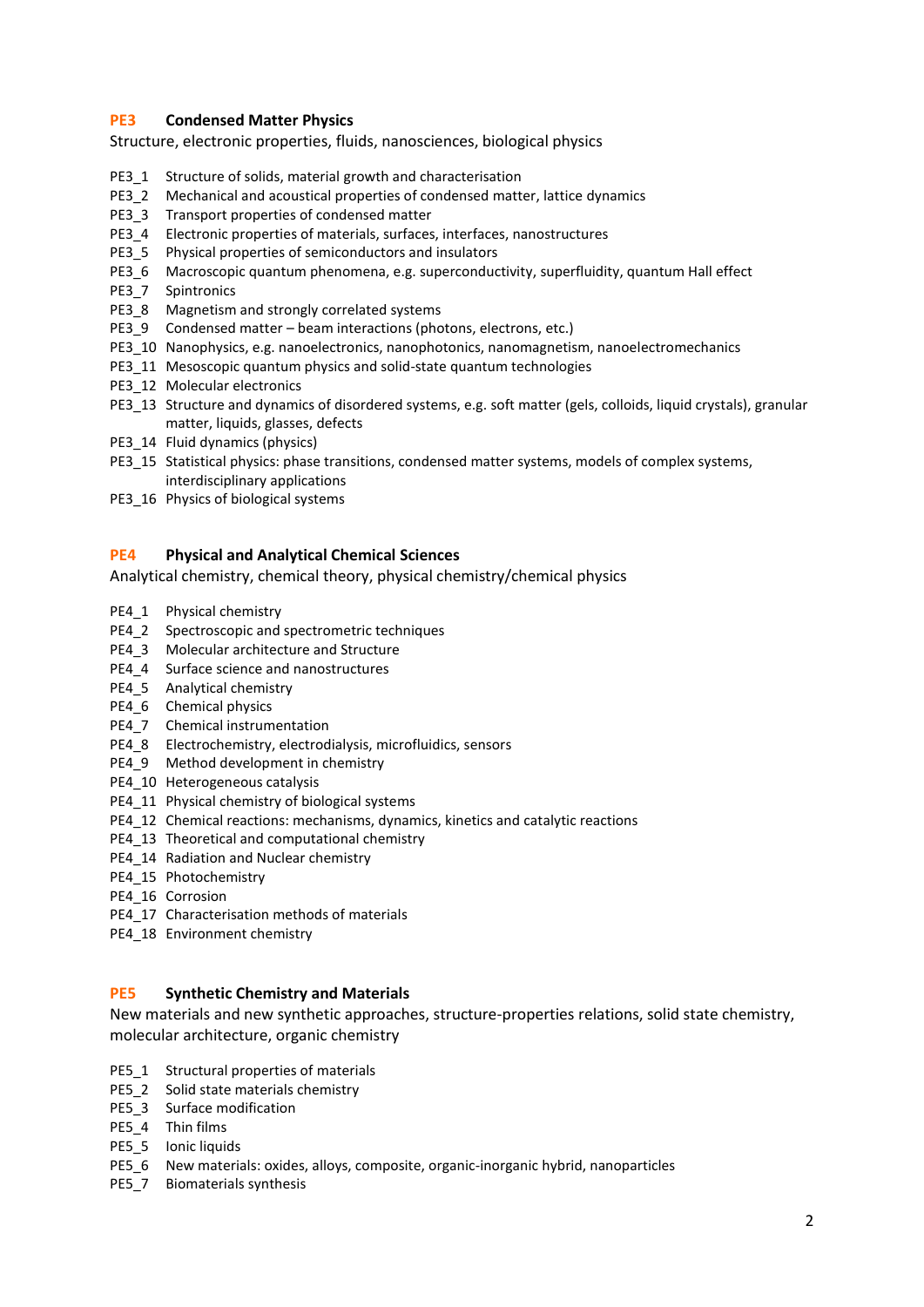- PE5\_8 Intelligent materials synthesis self assembled materials
- PE5\_9 Coordination chemistry
- PE5\_10 Colloid chemistry
- PE5\_11 Biological chemistry and chemical biology
- PE5\_12 Chemistry of condensed matter
- PE5\_13 Homogeneous catalysis
- PE5\_14 Macromolecular chemistry
- PE5\_15 Polymer chemistry
- PE5\_16 Supramolecular chemistry
- PE5\_17 Organic chemistry
- PE5\_18 Medicinal chemistry

# **PE6 Computer Science and Informatics**

Informatics and information systems, computer science, scientific computing, intelligent systems

- PE6\_1 Computer architecture, embedded systems, operating systems
- PE6\_2 Distributed systems, parallel computing, sensor networks, cyber-physical systems
- PE6\_3 Software engineering, programming languages and systems
- PE6\_4 Theoretical computer science, formal methods, automata
- PE6\_5 Security, privacy, cryptology, quantum cryptography
- PE6\_6 Algorithms and complexity, distributed, parallel and network algorithms, algorithmic game theory
- PE6\_7 Artificial intelligence, intelligent systems, natural language processing
- PE6\_8 Computer graphics, computer vision, multimedia, computer games
- PE6\_9 Human computer interaction and interface, visualisation
- PE6\_10 Web and information systems, data management systems, information retrieval and digital libraries, data fusion
- PE6\_11 Machine learning, statistical data processing and applications using signal processing (e.g. speech, image, video)
- PE6\_12 Scientific computing, simulation and modelling tools
- PE6\_13 Bioinformatics, bio-inspired computing, and natural computing
- PE6\_14 Quantum computing (formal methods, algorithms and other computer science aspects)

# **PE7 Systems and Communication Engineering**

Electrical, electronic, communication, optical and systems engineering

- PE7\_1 Control engineering
- PE7\_2 Electrical engineering: power components and/or systems
- PE7\_3 Simulation engineering and modelling
- PE7\_4 (Micro- and nano-) systems engineering
- PE7\_5 (Micro- and nano-) electronic, optoelectronic and photonic components
- PE7\_6 Communication systems, wireless technology, high-frequency technology
- PE7\_7 Signal processing
- PE7\_8 Networks, e.g. communication networks and nodes, Internet of Things, sensor networks, networks of robots
- PE7\_9 Man-machine interfaces
- PE7\_10 Robotics
- PE7\_11 Components and systems for applications (in e.g. medicine, biology, environment)
- PE7\_12 Electrical energy production, distribution, applications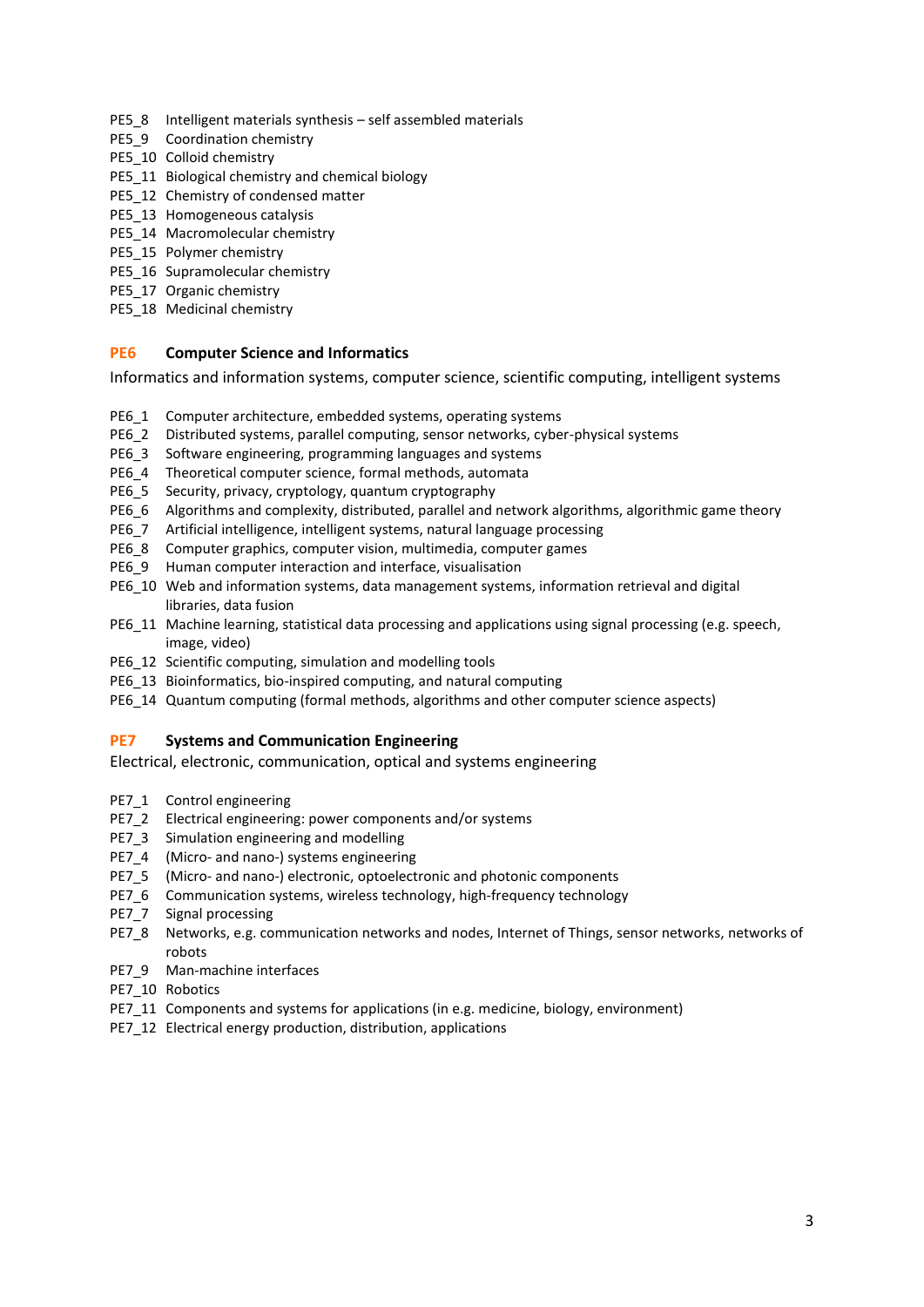# **PE8 Products and Processes Engineering**

Product and process design, chemical, civil, environmental, mechanical, vehicle engineering, energy processes and relevant computational methods

- PE8\_1 Aerospace engineering
- PE8\_2 Chemical engineering, technical chemistry
- PE8\_3 Civil engineering, architecture, offshore construction, lightweight construction, geotechnics
- PE8\_4 Computational engineering
- PE8\_5 Fluid mechanics
- PE8\_6 Energy processes engineering
- PE8\_7 Mechanical engineering
- PE8\_8 Propulsion engineering, e.g. hydraulic, turbo, piston, hybrid engines
- PE8\_9 Production technology, process engineering
- PE8\_10 Manufacturing engineering and industrial design
- PE8\_11 Environmental engineering, e.g. sustainable design, waste and water treatment, recycling, regeneration or recovery of compounds, carbon capture & storage
- PE8 12 Naval/marine engineering
- PE8\_13 Industrial bioengineering
- PE8\_14 Automotive and rail engineering; multi-/inter-modal transport engineering

#### **PE9 Universe Sciences**

Astro-physics/-chemistry/-biology; solar system; planetary systems; stellar, galactic and extragalactic astronomy; cosmology; space sciences; astronomical instrumentation and data

- PE9\_1 Solar physics the Sun and the heliosphere
- PE9\_2 Solar system science
- PE9\_3 Exoplanetary science, formation and characterization of extrasolar planets
- PE9\_4 Astrobiology
- PE9\_5 Interstellar medium and star formation
- PE9\_6 Stars stellar physics, stellar systems
- PE9\_7 The Milky Way
- PE9\_8 Galaxies formation, evolution, clusters
- PE9\_9 Cosmology and large-scale structure, dark matter, dark energy
- PE9\_10 Relativistic astrophysics and compact objects
- PE9\_11 Gravitational wave astronomy
- PE9\_12 High-energy and particle astronomy
- PE9\_13 Astronomical instrumentation and data, e.g. telescopes, detectors, techniques, archives, analyses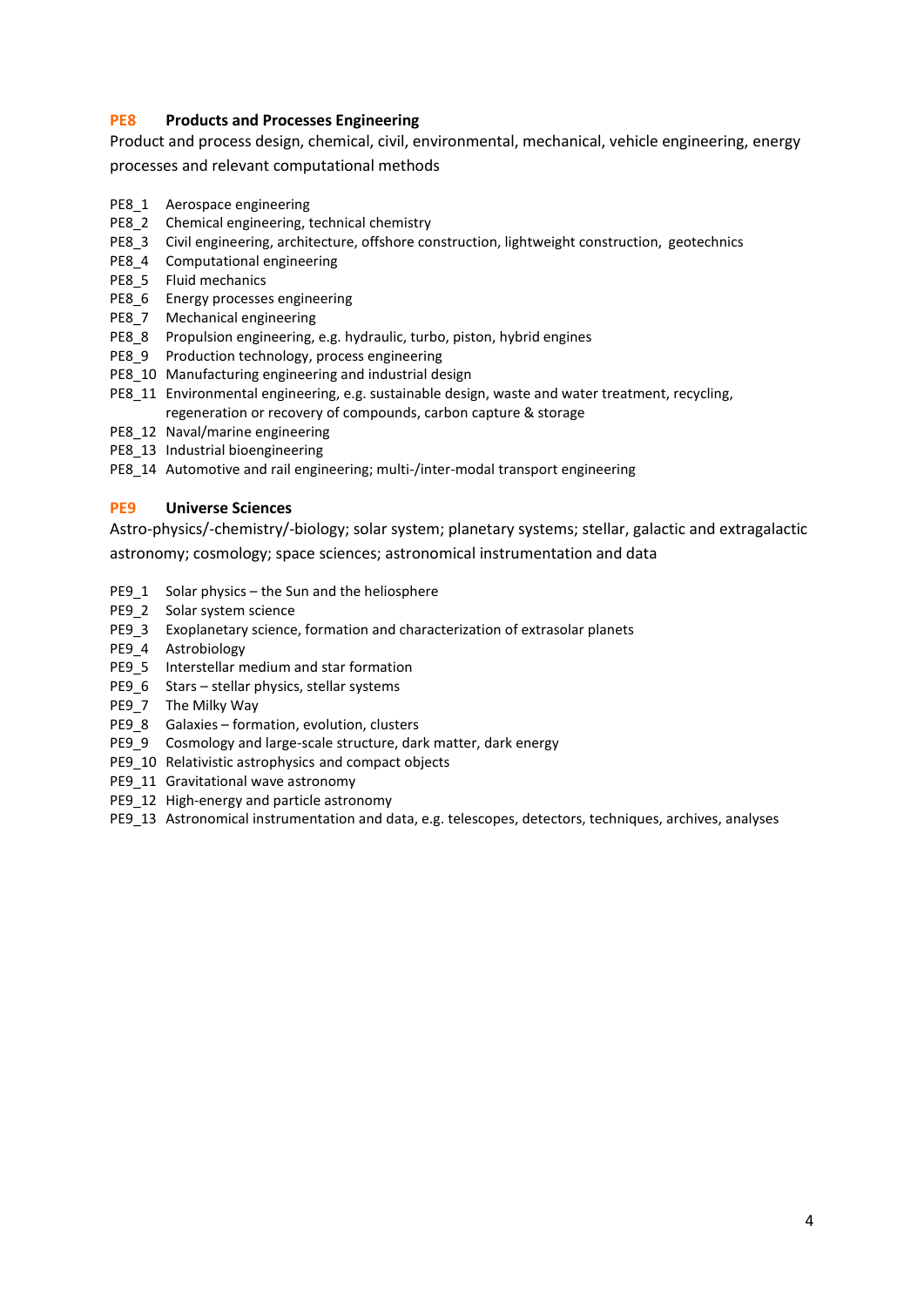# **PE10 Earth System Science**

Physical geography, geology, geophysics, atmospheric sciences, oceanography, climatology, cryology, ecology, global environmental change, biogeochemical cycles, natural resources management

PE10\_1 Atmospheric chemistry, atmospheric composition, air pollution

- PE10\_2 Meteorology, atmospheric physics and dynamics
- PE10\_3 Climatology and climate change
- PE10\_4 Terrestrial ecology, land cover change
- PE10\_5 Geology, tectonics, volcanology
- PE10\_6 Palaeoclimatology, palaeoecology
- PE10\_7 Physics of earth's interior, seismology, geodynamics
- PE10\_8 Oceanography (physical, chemical, biological, geological)
- PE10\_9 Biogeochemistry, biogeochemical cycles, environmental chemistry
- PE10\_10 Mineralogy, petrology, igneous petrology, metamorphic petrology
- PE10\_11 Geochemistry, cosmochemistry, crystal chemistry, isotope geochemistry, thermodynamics
- PE10\_12 Sedimentology, soil science, palaeontology, earth evolution
- PE10\_13 Physical geography, geomorphology
- PE10\_14 Earth observations from space/remote sensing
- PE10\_15 Geomagnetism, palaeomagnetism
- PE10\_16 Ozone, upper atmosphere, ionosphere
- PE10\_17 Hydrology, hydrogeology, engineering and environmental geology, water and soil pollution
- PE10\_18 Cryosphere, dynamics of snow and ice cover, sea ice, permafrosts and ice sheets
- PE10\_19 Planetary geology and geophysics
- PE10\_20 Geohazards
- PE10\_21 Earth system modelling and interactions

# **PE11 Materials Engineering**

Advanced materials development: performance enhancement, modelling, large-scale preparation, modification, tailoring, optimisation, novel and combined use of materials, etc.

- PE11\_1 Engineering of biomaterials, biomimetic, bioinspired and bio-enabled materials
- PE11\_2 Engineering of metals and alloys
- PE11\_3 Engineering of ceramics and glasses
- PE11\_4 Engineering of polymers and plastics
- PE11\_5 Engineering of composites and hybrid materials
- PE11\_6 Engineering of carbon materials
- PE11\_7 Engineering of metal oxides
- PE11\_8 Engineering of alternative established or emergent materials
- PE11\_9 Nanomaterials engineering, e.g. nanoparticles, nanoporous materials, 1D & 2D nanomaterials
- PE11\_10 Soft materials engineering, e.g. gels, foams, colloids
- PE11\_11 Porous materials engineering, e.g. covalent-organic, metal-organic, porous aromatic frameworks
- PE11\_12 Semi-conducting and magnetic materials engineering
- PE11\_13 Metamaterials engineering
- PE11\_14 Computational methods for materials engineering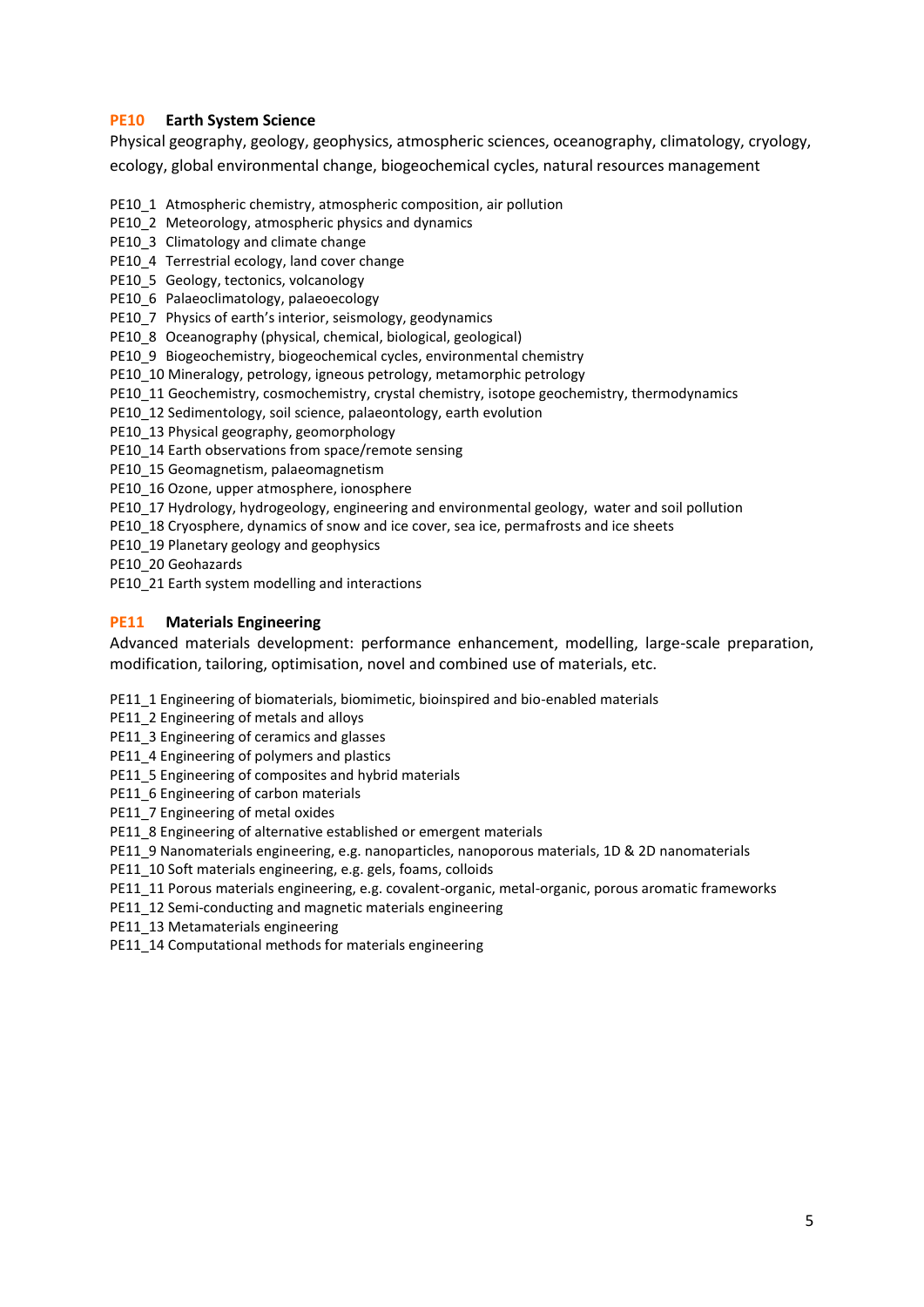# **Life Sciences**

# **LS1 Molecules of Life: Biological Mechanisms, Structures and Functions**

*For all organisms:*

Molecular biology, biochemistry, structural biology, molecular biophysics, synthetic and chemical biology, drug design, innovative methods and modelling

- LS1\_1 Macromolecular complexes including interactions involving nucleic acids, proteins, lipids and carbohydrates
- LS1\_2 Biochemistry
- LS1\_3 DNA and RNA biology
- LS1 4 Protein biology
- LS1 5 Lipid biology
- LS1\_6 Glycobiology
- LS1\_7 Molecular biophysics, biomechanics, bioenergetics
- LS1 8 Structural biology
- LS1\_9 Molecular mechanisms of signalling processes
- LS1 10 Synthetic biology
- LS1\_11 Chemical biology
- LS1\_12 Protein design
- LS1\_13 Early translational research and drug design
- LS1\_14 Innovative methods and modelling in molecular, structural and synthetic biology

# **LS2 Integrative Biology: from Genes and Genomes to Systems**

#### *For all organisms:*

Genetics, epigenetics, genomics and other 'omics studies, bioinformatics, systems biology, genetic diseases, gene editing, innovative methods and modelling, 'omics for personalised medicine

- LS2\_1 Genetics
- LS2\_2 Gene editing
- LS2\_3 Epigenetics
- LS2 4 Gene regulation
- LS2 5 Genomics
- LS2 6 Metagenomics
- LS2\_7 Transcriptomics
- LS2\_8 Proteomics
- LS2\_9 Metabolomics
- LS2\_10 Glycomics/Lipidomics
- LS2\_11 Bioinformatics and computational biology
- LS2\_12 Biostatistics
- LS2\_13 Systems biology
- LS2\_14 Genetic diseases
- LS2\_15 Integrative biology for personalised medicine
- LS2\_16 Innovative methods and modelling in integrative biology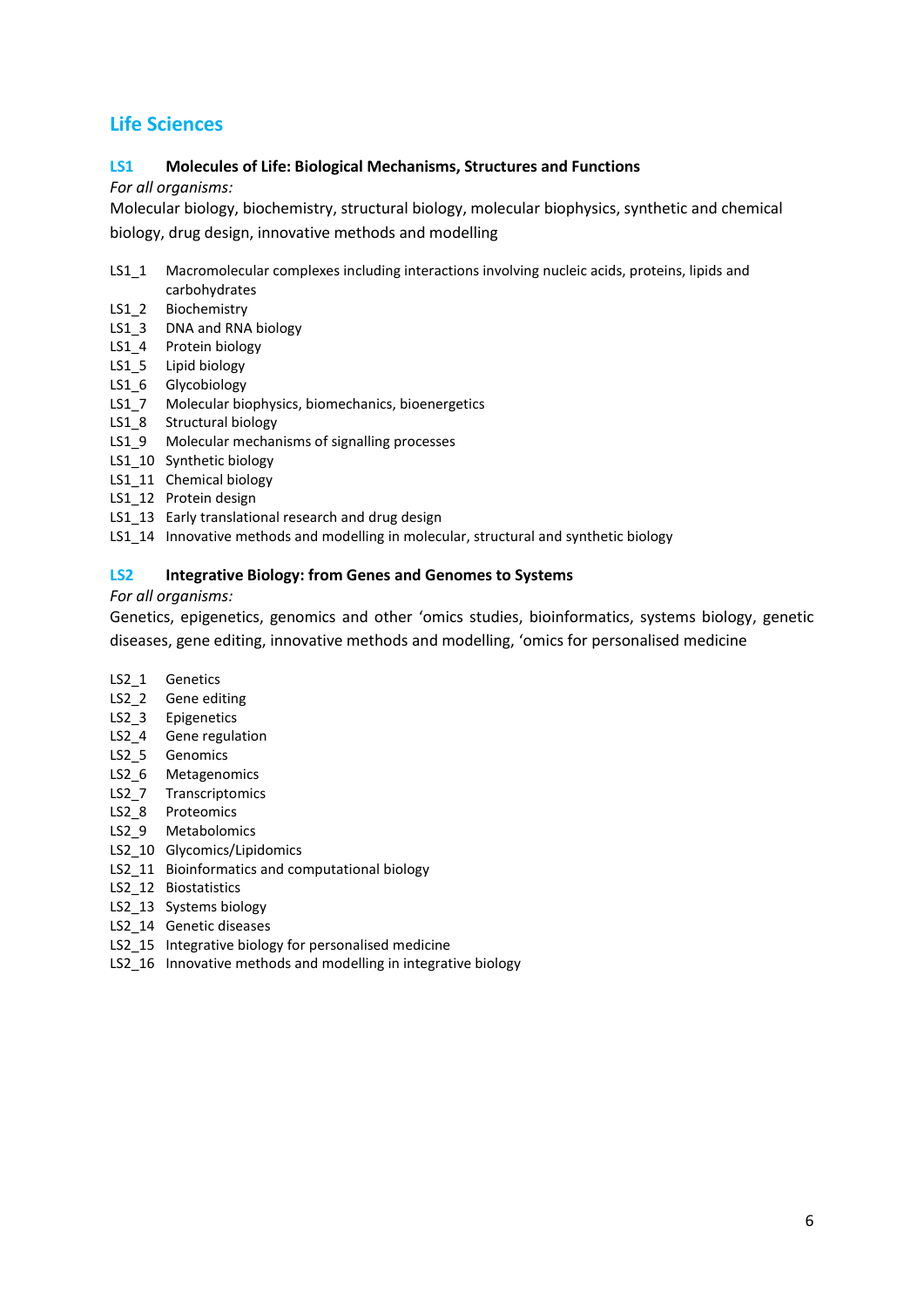# **LS3 Cellular, Developmental and Regenerative Biology**

# *For all organisms:*

Structure and function of the cell, cell-cell communication, embryogenesis, tissue differentiation, organogenesis, growth, development, evolution of development, organoids, stem cells, regeneration, therapeutic approaches

- LS3 1 Cell cycle, cell division and growth
- LS3 2 Cell senescence, cell death, autophagy, cell ageing
- LS3\_3 Cell behaviour, including control of cell shape, cell migration
- LS3\_4 Cell junctions, cell adhesion, the extracellular matrix, cell communication
- LS3 5 Cell signalling and signal transduction, exosome biology
- LS3 6 Organelle biology and trafficking
- LS3 7 Mechanobiology of cells, tissues and organs
- LS3 8 Embryogenesis, pattern formation, morphogenesis
- LS3 9 Cell differentiation, formation of tissues and organs
- LS3 10 Developmental genetics
- LS3 11 Evolution of developmental strategies
- LS3 12 Organoids
- LS3\_13 Stem cells
- LS3\_14 Regeneration
- LS3 15 Development of cell-based therapeutic approaches for tissue regeneration
- LS3\_16 Functional imaging of cells and tissues
- LS3 17 Theoretical modelling in cellular, developmental and regenerative biology

# **LS4 Physiology in Health, Disease and Ageing**

Organ and tissue physiology, comparative physiology, physiology of ageing, pathophysiology, interorgan and tissue communication, endocrinology, nutrition, metabolism, interaction with the microbiome, non-communicable diseases including cancer (and except disorders of the nervous system and immunity-related diseases)

- LS4 1 Organ and tissue physiology and pathophysiology
- LS4 2 Comparative physiology
- LS4 3 Physiology of ageing
- LS4 4 Endocrinology
- LS4\_5 Non-hormonal mechanisms of inter-organ and tissue communication
- LS4 6 Microbiome and host physiology
- LS4 7 Nutrition and exercise physiology
- LS4 8 Impact of stress (including environmental stress) on physiology
- LS4 9 Metabolism and metabolic disorders, including diabetes and obesity
- LS4\_10 The cardiovascular system and cardiovascular diseases
- LS4 11 Haematopoiesis and blood diseases
- LS4 12 Cancer
- LS4\_13 Other non-communicable diseases (except disorders of the nervous system and immunity-related diseases)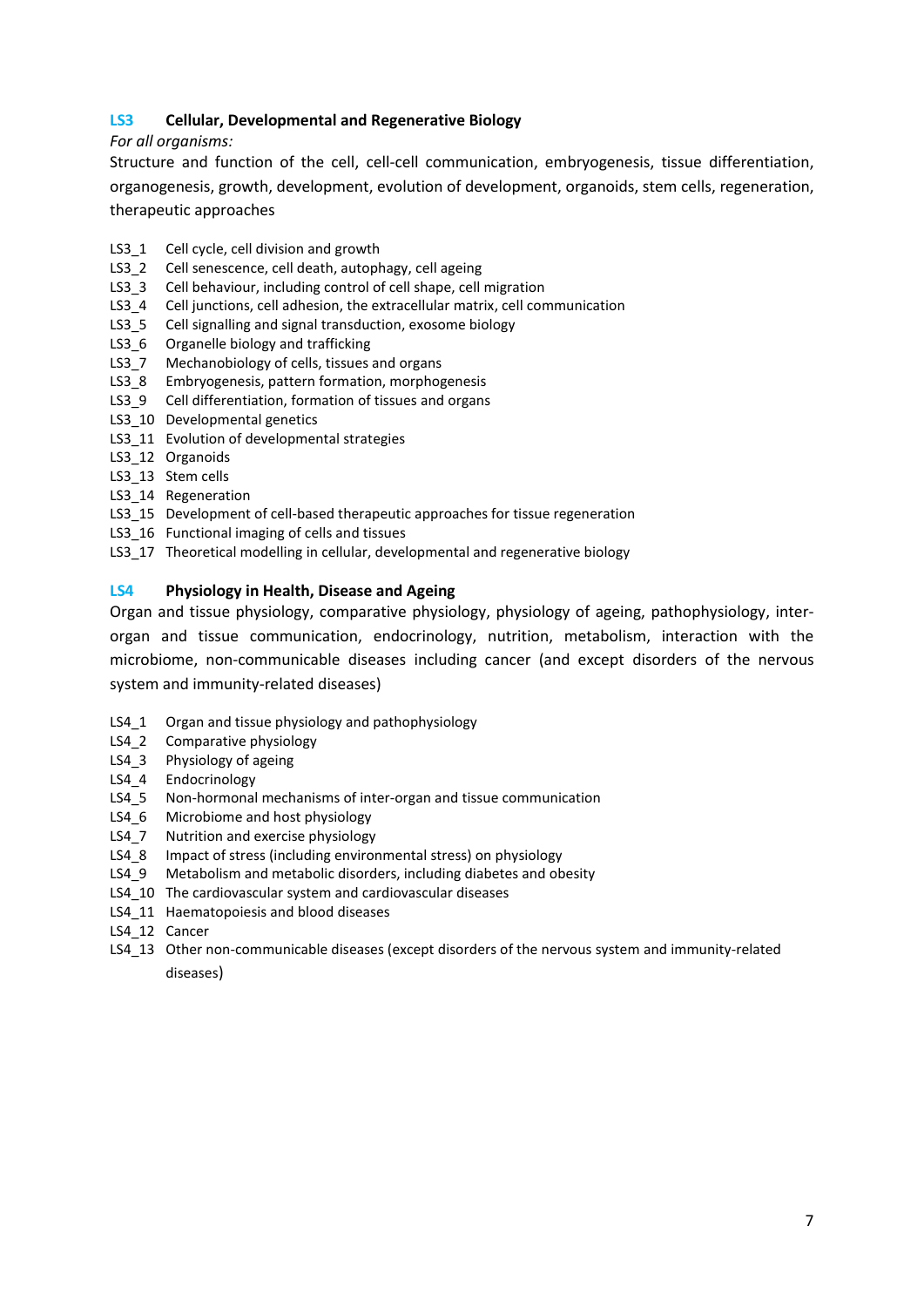# **LS5 Neuroscience and Disorders of the Nervous System**

Nervous system development, homeostasis and ageing, nervous system function and dysfunction, systems neuroscience and modelling, biological basis of cognitive processes and of behaviour, neurological and mental disorders

- LS5\_1 Neuronal cells
- LS5 2 Glial cells and neuronal-glial communication
- LS5\_3 Neural development and related disorders
- LS5 4 Neural stem cells
- LS5 5 Neural networks and plasticity
- LS5\_6 Neurovascular biology and blood-brain barrier
- LS5 7 Sensory systems, sensation and perception, including pain
- LS5 8 Neural basis of behaviour
- LS5\_9 Neural basis of cognition
- LS5 10 Ageing of the nervous system
- LS5 11 Neurological and neurodegenerative disorders
- LS5\_12 Mental disorders
- LS5 13 Nervous system injuries and trauma, stroke
- LS5 14 Repair and regeneration of the nervous system
- LS5 15 Neuroimmunology, neuroinflammation
- LS5\_16 Systems and computational neuroscience
- LS5 17 Imaging in neuroscience
- LS5\_18 Innovative methods and tools for neuroscience

# **LS6 Immunity, Infection and Immunotherapy**

The immune system, related disorders and their mechanisms, biology of infectious agents and infection, biological basis of prevention and treatment of infectious diseases, innovative immunological tools and approaches, including therapies

- LS6 1 Innate immunity
- LS6\_2 Adaptive immunity
- LS6 3 Regulation of the immune response
- LS6 4 Immune-related diseases
- LS6\_5 Biology of pathogens (e.g. bacteria, viruses, parasites, fungi)
- LS6 6 Infectious diseases
- LS6 7 Mechanisms of infection
- LS6 8 Biological basis of prevention and treatment of infection
- LS6\_9 Antimicrobials, antimicrobial resistance
- LS6 10 Vaccine development
- LS6\_11 Innovative immunological tools and approaches, including therapies

# **LS7 Prevention, Diagnosis and Treatment of Human Diseases**

Medical technologies and tools for prevention, diagnosis and treatment of human diseases, therapeutic approaches and interventions, pharmacology, preventative medicine, epidemiology and public health, digital medicine

- LS7 1 Medical imaging for prevention, diagnosis and monitoring of diseases
- LS7\_2 Medical technologies and tools (including genetic tools and biomarkers) for prevention, diagnosis, monitoring and treatment of diseases
- LS7 3 Nanomedicine
- LS7\_4 Regenerative medicine
- LS7 5 Applied gene, cell and immune therapies
- LS7 6 Other medical therapeutic interventions, including transplantation
- LS7\_7 Pharmacology and toxicology
- LS7\_8 Effectiveness of interventions, including resistance to therapies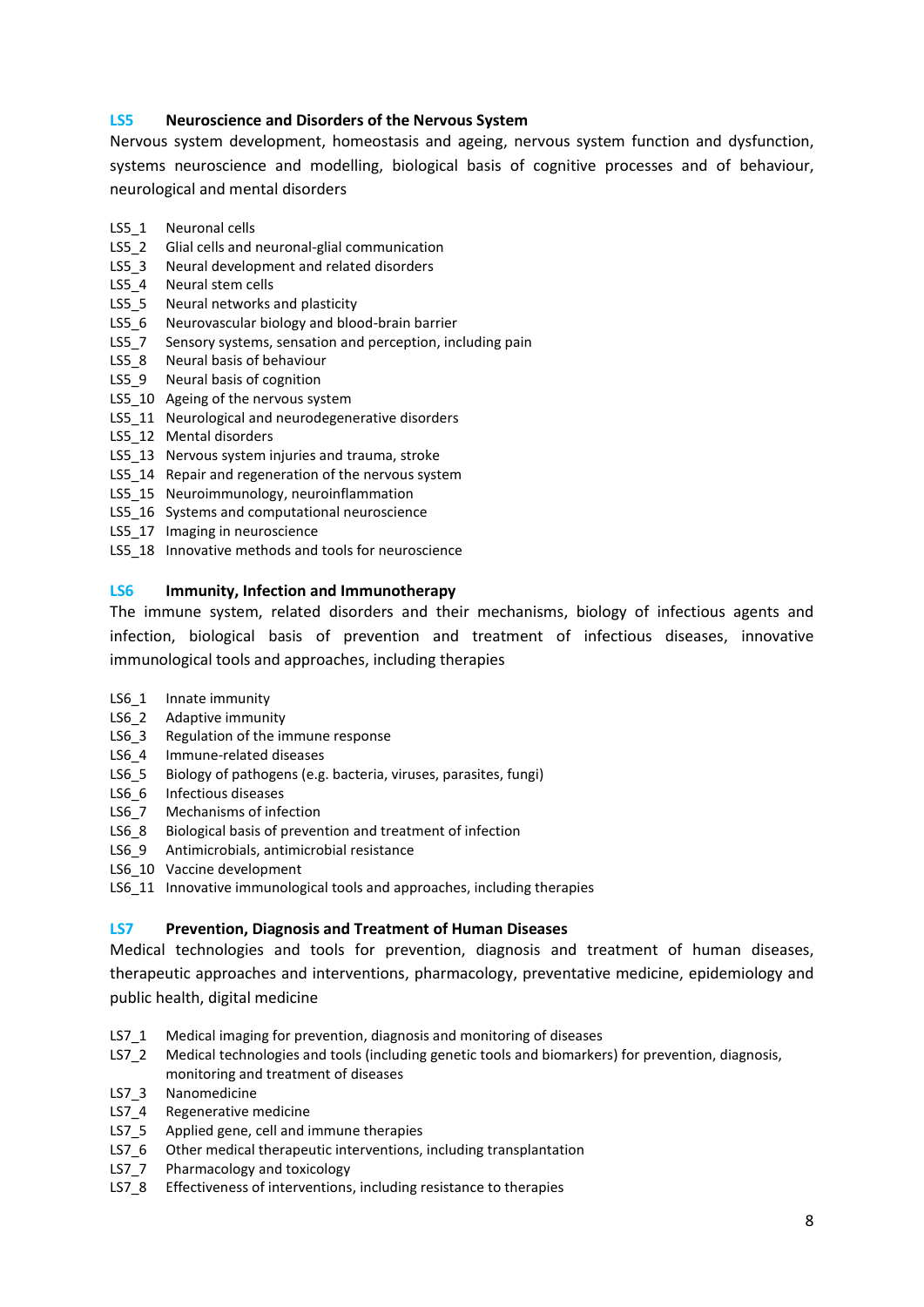- LS7\_9 Public health and epidemiology
- LS7 10 Preventative and prognostic medicine
- LS7\_11 Environmental health, occupational medicine
- LS7 12 Health care, including care for the ageing population
- LS7 13 Palliative medicine
- LS7\_14 Digital medicine, e-medicine, medical applications of artificial intelligence
- LS7\_15 Medical ethics

### **LS8 Environmental Biology, Ecology and Evolution**

*For all organisms:*

Ecology, biodiversity, environmental change, evolutionary biology, behavioural ecology, microbial ecology, marine biology, ecophysiology, theoretical developments and modelling

- LS8 1 Ecosystem and community ecology, macroecology
- LS8\_2 Biodiversity
- LS8\_3 Conservation biology
- LS8 4 Population biology, population dynamics, population genetics
- LS8 5 Biological aspects of environmental change, including climate change
- LS8 6 Evolutionary ecology
- LS8\_7 Evolutionary genetics
- LS8\_8 Phylogenetics, systematics, comparative biology
- LS8 9 Macroevolution and paleobiology
- LS8 10 Ecology and evolution of species interactions
- LS8\_11 Behavioural ecology and evolution
- LS8\_12 Microbial ecology and evolution
- LS8\_13 Marine biology and ecology
- LS8 14 Ecophysiology, from organisms to ecosystems
- LS8 15 Theoretical developments and modelling in environmental biology, ecology, and evolution

#### **LS9 Biotechnology and Biosystems Engineering**

Biotechnology using all organisms, biotechnology for environment and food applications, applied plant and animal sciences, bioengineering and synthetic biology, biomass and biofuels, biohazards

- LS9 1 Bioengineering for synthetic and chemical biology
- LS9\_2 Applied genetics, gene editing and transgenic organisms
- LS9\_3 Bioengineering of cells, tissues, organs and organisms
- LS9 4 Microbial biotechnology and bioengineering
- LS9 5 Food biotechnology and bioengineering
- LS9\_6 Marine biotechnology and bioengineering
- LS9 7 Environmental biotechnology and bioengineering
- LS9\_8 Applied plant sciences, plant breeding, agroecology and soil biology
- LS9 9 Plant pathology and pest resistance
- LS9 10 Veterinary and applied animal sciences
- LS9 11 Biomass production and utilisation, biofuels
- LS9 12 Ecotoxicology, biohazards and biosafety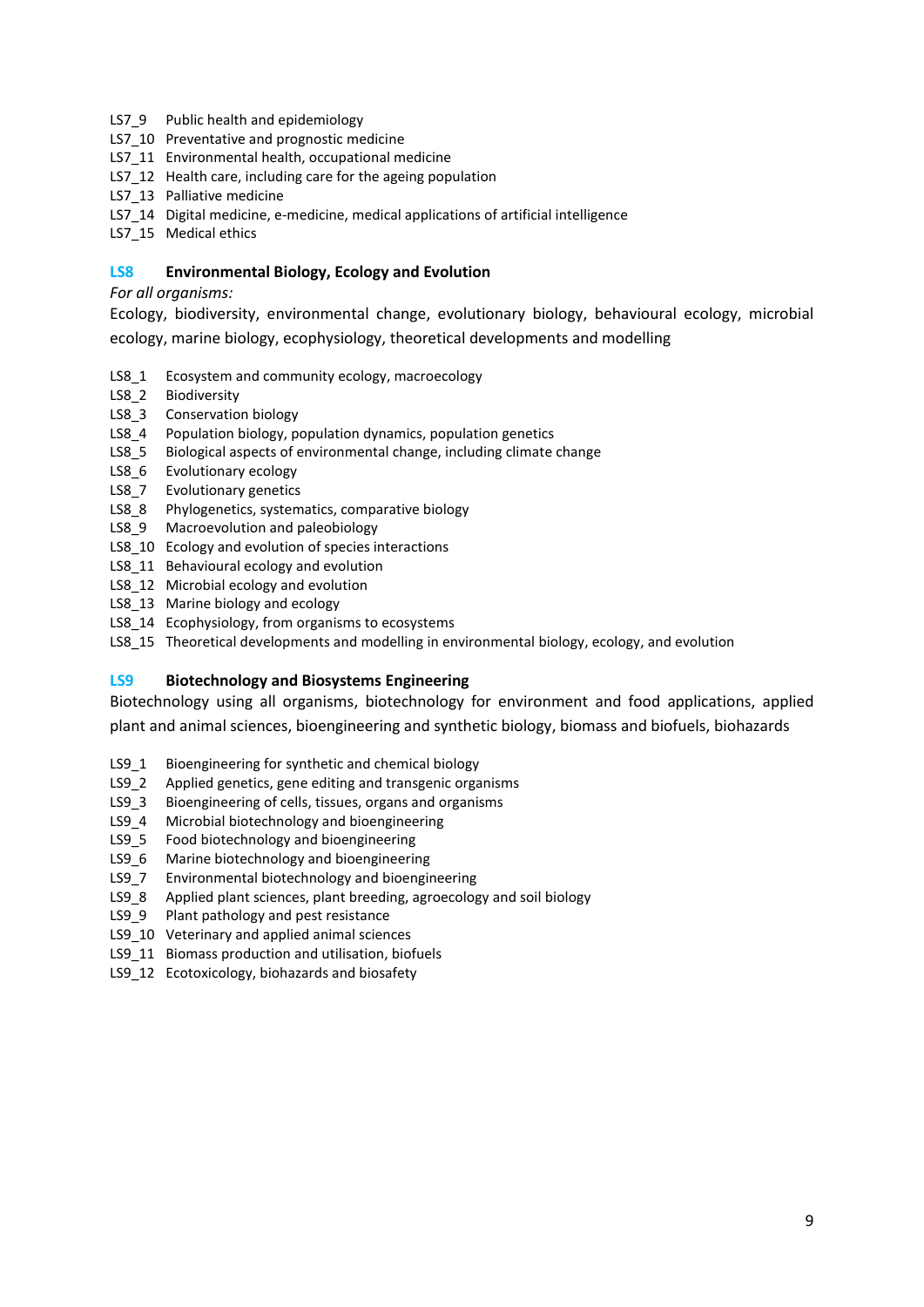# **Social Sciences and Humanities**

# **SH1 Individuals, Markets and Organisations**

Economics, finance, management

- SH1\_1 Macroeconomics; monetary economics; economic growth
- SH1\_2 International trade; international management; international business; spatial economics
- SH1\_3 Development economics; structural change; political economy of development
- SH1\_4 Finance; asset pricing; international finance; market microstructure
- SH1\_5 Corporate finance; banking and financial intermediation; accounting; auditing; insurance
- SH1\_6 Econometrics; operations research
- SH1\_7 Behavioural economics; experimental economics; neuro-economics
- SH1\_8 Microeconomic theory; game theory; decision theory
- SH1\_9 Industrial organisation; entrepreneurship; R&D and innovation
- SH1\_10 Management; strategy; organisational behaviour
- SH1\_11 Human resource management; operations management, marketing
- SH1\_12 Environmental economics; resource and energy economics; agricultural economics
- SH1\_13 Labour and demographic economics
- SH1\_14 Health economics; economics of education
- SH1\_15 Public economics; political economics; law and economics

SH1\_16 Historical economics; quantitative economic history; institutional economics; economic systems

#### **SH2 Institutions, Governance and Legal Systems**

Political science, international relations, law

- SH2\_1 Political systems, governance
- SH2<sup>2</sup> Democratisation and social movements
- SH2\_3 Conflict resolution, war, peace building, international law
- SH2\_4 Legal studies, constitutions, human rights, comparative law
- SH2\_5 International relations, global and transnational governance
- SH2 6 Humanitarian assistance and development
- SH2\_7 Political and legal philosophy
- SH2 8 Big data in political and legal studies

# **SH3 The Social World and Its Diversity**

Sociology, social psychology, social anthropology, education sciences, communication studies

- SH3\_1 Social structure, social mobility, social innovation
- SH3\_2 Inequalities, discrimination, prejudice
- SH3<sup>3</sup> Aggression and violence, antisocial behaviour, crime
- SH3\_4 Social integration, exclusion, prosocial behaviour
- SH3\_5 Attitudes and beliefs
- SH3 6 Social influence; power and group behaviour
- SH3\_7 Kinship; diversity and identities, gender, interethnic relations
- SH3\_8 Social policies, welfare, work and employment
- SH3 9 Poverty and poverty alleviation
- SH3 10 Religious studies, ritual; symbolic representation
- SH3 11 Social aspects of teaching and learning, curriculum studies, education and educational policies
- SH3\_12 Communication and information, networks, media
- SH3 13 Digital social research
- SH3 14 Social studies of science and technology

# **SH4 The Human Mind and Its Complexity**

Cognitive science, psychology, linguistics, theoretical philosophy

SH4\_1 Cognitive basis of human development and education, developmental disorders; comparative cognition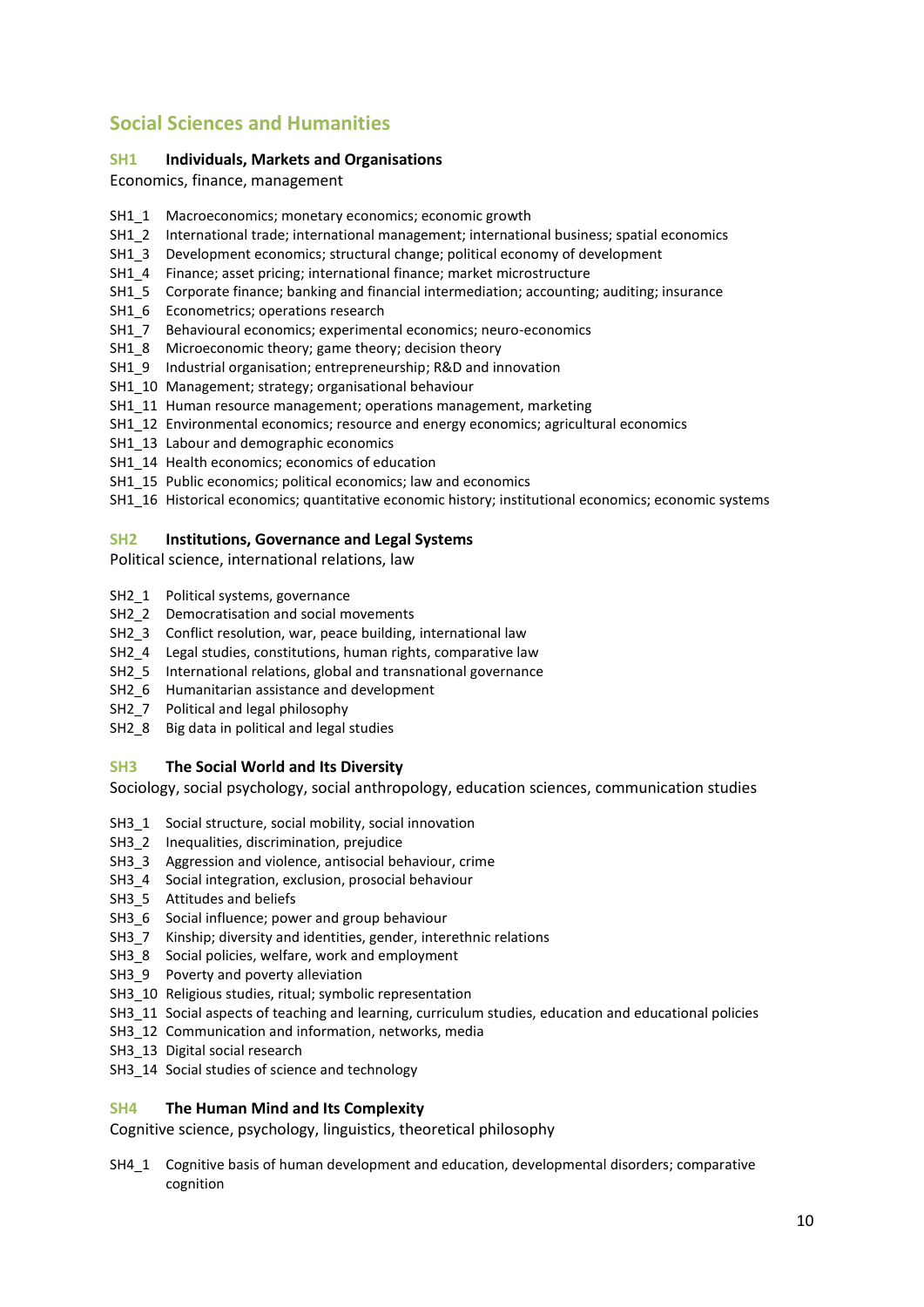- SH4\_2 Personality and social cognition; emotion
- SH4 3 Clinical and health psychology
- SH4\_4 Neuropsychology
- SH4\_5 Attention, perception, action, consciousness
- SH4 6 Learning, memory; cognition in ageing
- SH4\_7 Reasoning, decision-making; intelligence
- SH4 8 Language learning and processing (first and second languages)
- SH4\_9 Theoretical linguistics; computational linguistics
- SH4\_10 Language typology; historical linguistics
- SH4\_11 Pragmatics, sociolinguistics, linguistic anthropology, discourse analysis
- SH4 12 Philosophy of mind, philosophy of language
- SH4 13 Philosophy of science, epistemology, logic

#### **SH5 Cultures and Cultural Production**

Literary studies, cultural studies, study of the arts, philosophy

- SH5\_1 Classics, ancient literature and art
- SH5\_2 Theory and history of literature, comparative literature
- SH5\_3 Philology; text and image studies
- SH5\_4 Visual and performing arts, film, design and architecture
- SH5\_5 Music and musicology; history of music
- SH5\_6 History of art and architecture, arts-based research
- SH5\_7 Museums, exhibitions, conservation and restoration
- SH5 8 Cultural studies, cultural identities and memories, cultural heritage
- SH5\_9 Metaphysics, philosophical anthropology; aesthetics
- SH5\_10 Ethics and its applications; social philosophy
- SH5\_11 History of philosophy
- SH5\_12 Computational modelling and digitisation in the cultural sphere

# **SH6 The Study of the Human Past**

Archaeology and history

- SH6\_1 Historiography, theory and methods in history, including the analysis of digital data
- SH6\_2 Classical archaeology, history of archaeology, social archaeology
- SH6 3 General archaeology, archaeometry, landscape archaeology
- SH6\_4 Prehistory, palaeoanthropology, palaeodemography, protohistory, bioarchaeology
- SH6\_5 Palaeography and codicology
- SH6\_6 Ancient history
- SH6\_7 Medieval history
- SH6\_8 Early modern history
- SH6\_9 Modern and contemporary history
- SH6\_10 Colonial and post-colonial history
- SH6\_11 Global history, transnational history, comparative history, entangled histories
- SH6\_12 Social and economic history
- SH6\_13 Gender history, cultural history, history of collective identities and memories, history of religions
- SH6\_14 History of ideas, intellectual history, history of economic thought
- SH6\_15 History of science, medicine and technologies

# **SH7 Human Mobility, Environment, and Space**

Human geography, demography, health, sustainability science, territorial planning, spatial analysis

- SH7\_1 Human, economic and social geography
- SH7\_2 Migration
- SH7\_3 Population dynamics: households, family and fertility
- SH7 4 Social aspects of health, ageing and society
- SH7\_5 Sustainability sciences, environment and resources
- SH7\_6 Environmental and climate change, societal impact and policy